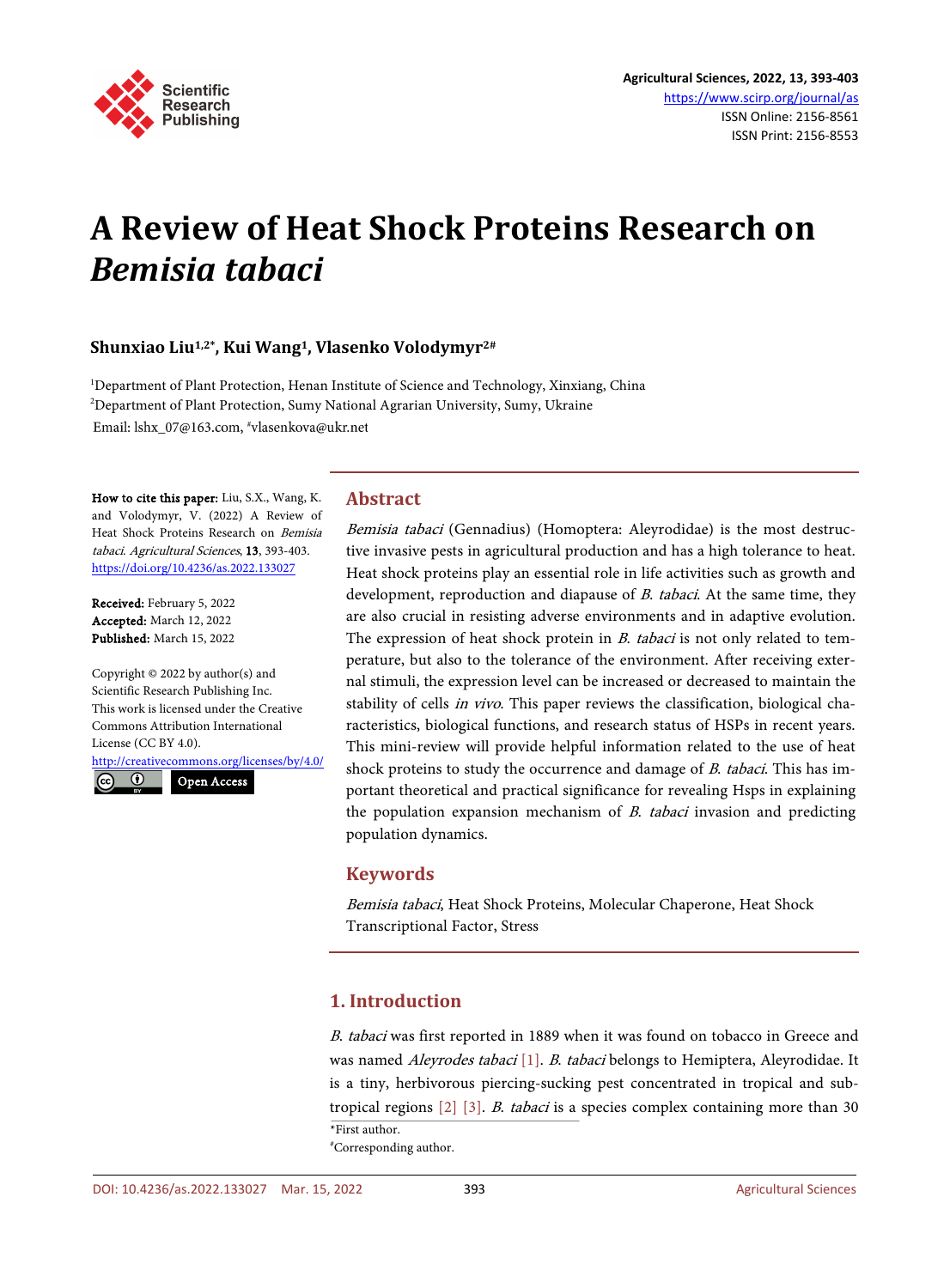cryptic species  $[4]$  [\[5\].](#page-5-2) Among the various biotypes of *B. tabaci*, it spreads worldwide through trade activities such as the transportation of poinsettia or other flower seedlings [\[6\]](#page-5-3) [\[7\].](#page-5-4) <sup>B</sup>. tabaci has become an essential worldwide pest due to its sizeable feeding amount, broad host range, strong viability, large egg production, rapid development, and easy to develop drug resistance, with high ecological adaptability and thermotolerance [\[8\]](#page-5-5) [\[9\].](#page-5-6)

Heat shock proteins (HSPs) are anti-stress proteins when organisms are under the pressure of adverse environmental conditions for a certain period [\[10\]](#page-5-7) [\[11\].](#page-5-8) HSPs can be used as molecular chaperones to transfer intracellular nascent peptide chains and recognize denatured proteins, and it is an essential mechanism for organisms to cope with adverse environments [\[12\]](#page-5-9) [\[13\]](#page-5-10) [\[14\]](#page-5-11) [\[15\].](#page-5-12)

In 1962, Ritossa [\[16\]](#page-5-13) first discovered that a brief heat shock could induce the formation of new bulges in the salivary gland chromosomes of Drosophila melanogaster larvae, which is called heat shock response (HSR). After that, many studies have proved that heat shock proteins have the function of conferring heat resistance to organisms [\[17\]](#page-5-14) [\[18\]](#page-6-0) [\[19\]](#page-6-1) [\[20\].](#page-6-2) Until 1974, Tissiéres et al. [\[21\]](#page-6-3) used SDS-PAGE and autoradiography to confirm that the substance predicted by Ritossa at that time was a group of particular proteins and named these proteins as HSP. Furthermore, whiteflies can utilize heat shock proteins (HSPs) (encoded by Hsp genes) and other stress-related genes to overcome thermal stress [\[22\].](#page-6-4) When B. tabaci is exposed to harsh environments to a sub-lethal level, heat shock proteins will increase or decrease protein expression to supplement cellular toughness. This paper reviews the different types, characteristics and gene expression of HSP in *B. tabaci*, in order to illustrate the progress of HSP in *B. tabaci* research and provide reference information for further research of B. tabaci [\[23\].](#page-6-5)

## **2. Classification of Heat Shock Proteins**

In recent years, with the rapid development of biological science and technology and the improvement of sequencing efficiency and accuracy, the research on HSPs has made significant progress. At present, we divide heat shock proteins into five families: Hsp90, Hsp70, Hsp60, small-molecule heat shock proteins, and ubiquitin according to their molecular weight and homology similarity [\[20\]](#page-6-2) [\[24\]](#page-6-6) [\[25\]](#page-6-7) [\[26\].](#page-6-8) Within the HSPs, Hsp70s are the most studied group [\[27\].](#page-6-9) There are many reports on Hsp90 and Hsp70 of *B. tabaci* [\[28\].](#page-6-10) Salvucci et al. [\[22\]](#page-6-4) found that Hsp70 and Hsp90 were the major polypeptides synthesized by whiteflies in response to heat stress. Wang et al. [\[29\]](#page-6-11) observations highlighted the molecular evolutionary properties and the response mechanism to temperature assaults of Hsp genes in whitefly.

#### **2.1. Hsp90**

Hsp90 exists in various types of cytoplasm under normal or stress conditions. Its primary function is to bind to denatured proteins as a molecular chaperone and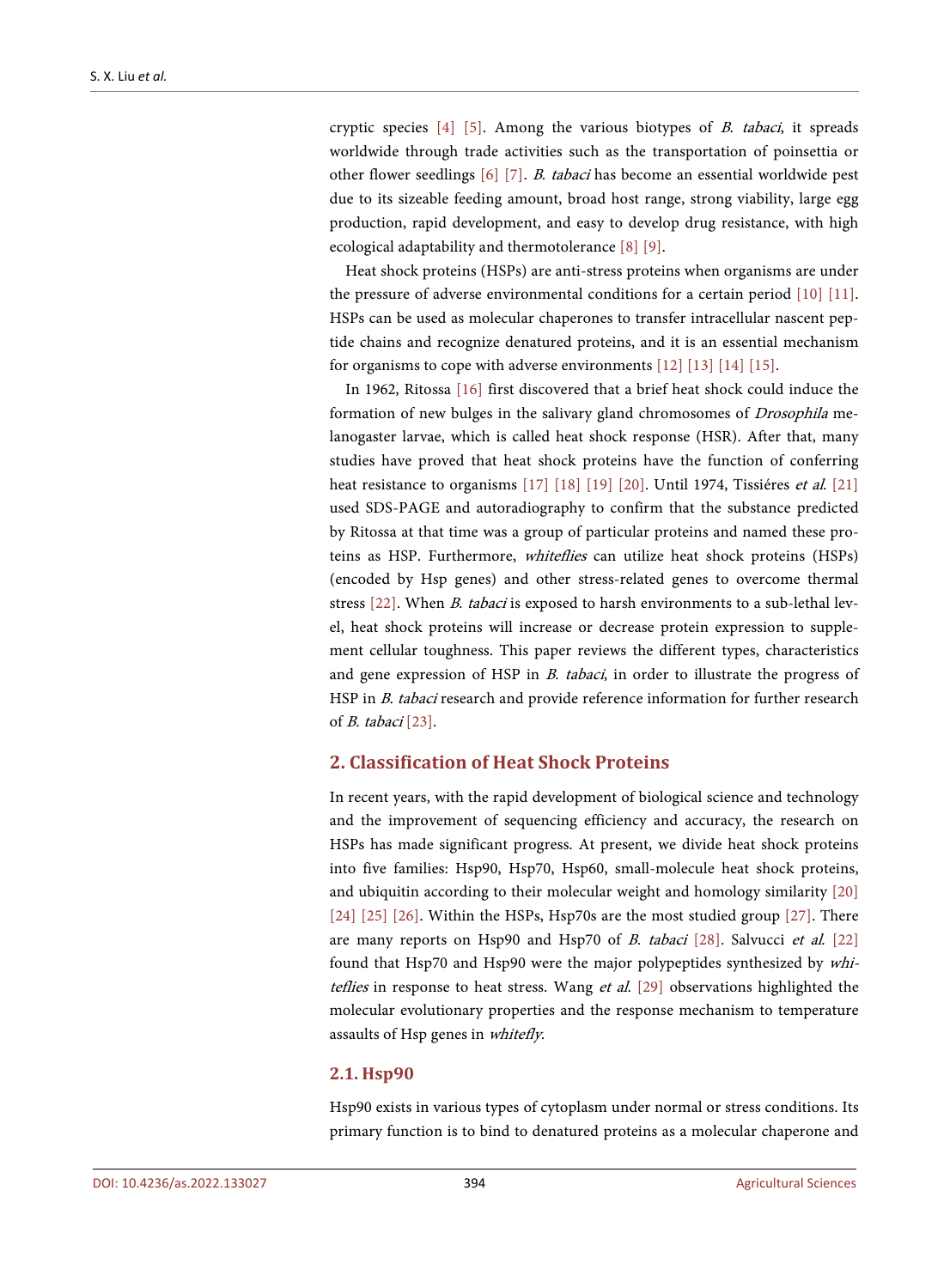participate in the regulation and maintenance of the conformation and role of various proteins in cells so that cells can usually survive under a stress environment [\[30\]](#page-6-12) [\[31\]](#page-6-13) [\[32\].](#page-6-14) Hsp90 can also interact with signal transduction proteins, promote the binding of steroid hormone receptors and protein kinases to form complexes, and regulate kinase phosphorylation activity [\[31\]](#page-6-13) [\[33\]](#page-7-0) [\[34\]](#page-7-1) [\[35\].](#page-7-2) The interaction between environmental stress and Hsp90 of B. tabaci and the analysis of the molecular mechanism has practical significance for further understanding the resistance mechanism of B. tabaci to achieve the control effect [\[30\]](#page-6-12) [\[36\].](#page-7-3) Kinene [\[37\]](#page-7-4) investigated the variability of the HSP90 gene in the B. tabaci species complex and found evidence of recombination in the coding region of the HSP90 gene in the *B. tabaci* species complex.

#### **2.2. Hsp70**

The Hsp70 family is a class of highly conserved heat shock proteins. Its main functions are: involved in protein folding and unfolding, protein translocation, and multimeric complex translocation. It has weak ATPase activity when com-bined with ATP [\[38\]](#page-7-5) [\[39\].](#page-7-6) When *B. tabaci* is under high-temperature stress, a large amount of Hsp70 is synthesized in the body to protect it from or reduce high-temperature damage [\[40\]](#page-7-7) [\[41\].](#page-7-8) Differences in heat shock proteins (HSPs), especially Hsp70, which plays a vital role in heat tolerance, might cause the observed differences between females and males of *B. tabaci* [\[36\]](#page-7-3) [\[42\].](#page-7-9)

#### **2.3. Hsp60**

Hsp60 usually exists in the cytoplasm and mitochondria. Hsp60 is not only involved in the folding and assembly of proteins encoded by nuclear genes after entering mitochondria, but also in the folding, assembly and transport of proteins encoded by mitochondria themselves [\[43\].](#page-7-10) Under stress conditions, Hsp60 binds to ATP first, causing its own conformational change, so that it can bind proteins for maintenance and repair [\[44\].](#page-7-11) Wang et al. [\[29\]](#page-6-11) employed comprehensive genomics approaches to identify one Hsp60 in the Middle East Asia Minor 1 whitefly genome.

#### **2.4. Small Heat Shock Proteins**

Small heat shock proteins exist in highly ordered oligomers in organisms. Because they have different biological functions in different environments, they are usually in two states of dissociation and aggregation. Their main parts are: participating in protein folding, unfolding, and assembling multimeric complexes [\[25\]](#page-6-7) [\[45\]](#page-7-12) [\[46\].](#page-7-13) Improving diapause and cold tolerance for most insects is vital for their safe overwintering. Small heat shock proteins have an essential contribution to enhancing diapause and cold tolerance of insects [\[47\]](#page-7-14) [\[48\]](#page-7-15) [\[49\].](#page-8-0) Small heat shock proteins (sHSPs) are probably the most diverse in structure and function among the various superfamilies of stress proteins, and they play essential roles in different biological processes. Bai et al. [\[50\]](#page-8-1) confirmed that the sHSP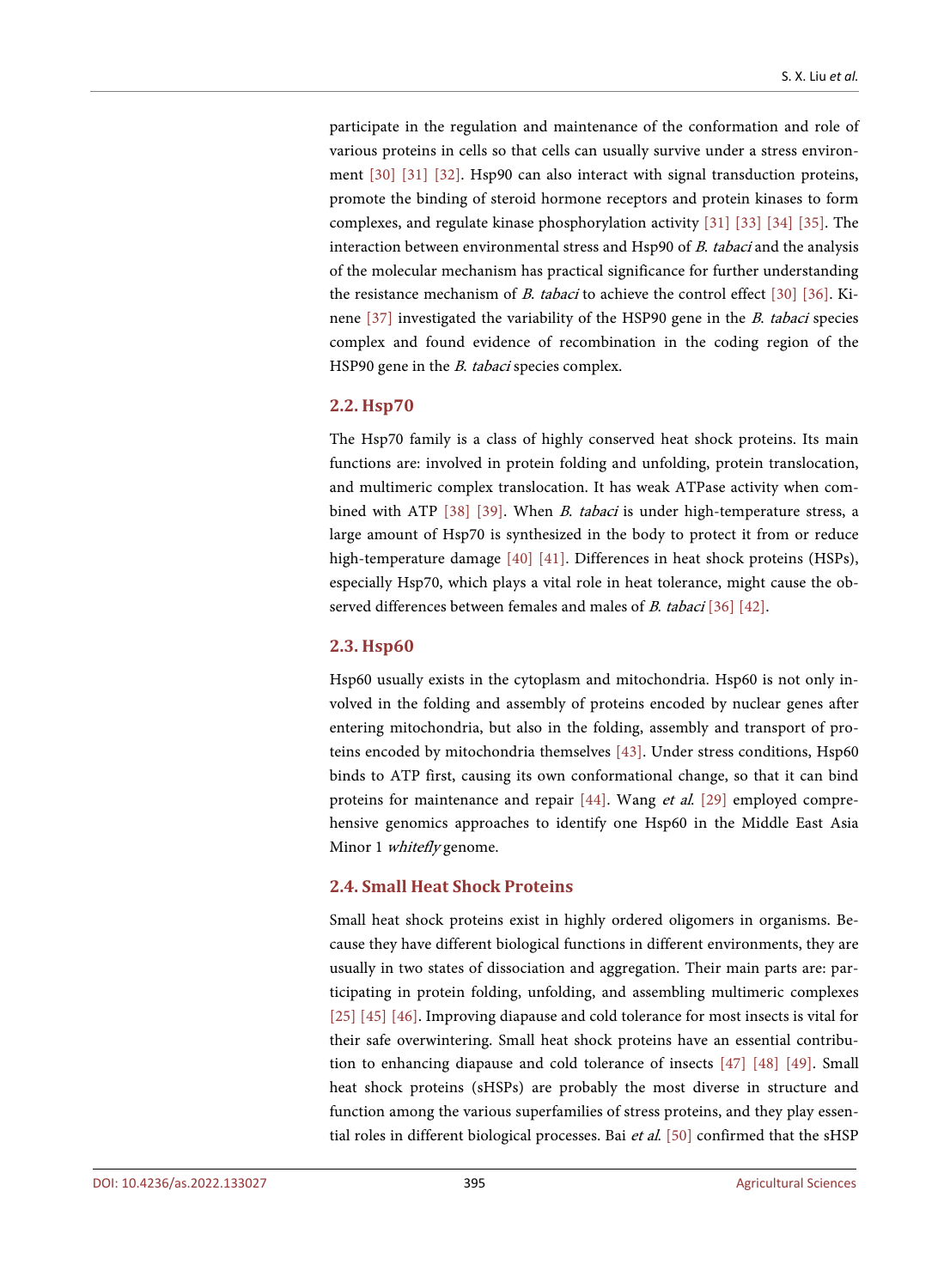genes of <sup>B</sup>. tabaci had shown differential expression changes under thermal stress.

#### **2.5. Ubiquitin**

Ubiquitin is a protein found in eukaryotic cells either free or covalently joined to a variety of cytoplasmic and nuclear proteins [\[51\].](#page-8-2) Its physiological function is to participate in protein degradation  $[52]$ . Xia et al.  $[53]$  found that ubiquitin-proteasome system might help the whitefly to counteract the negative influence from TYLCV through degrading the virus directly or activating immune response.

#### **3. Characteristics of Heat Shock Proteins**

Heat shock proteins were initially considered unique proteins expressed by organisms in response to increased temperature. Still, studies have found that a class of heat shock genes is also significantly expressed in unstimulated cells or produced in specific cell cycle stages [\[48\]](#page-7-15) [\[54\].](#page-8-5) Meanwhile, studies have shown that many heat shock proteins exist in mitochondria and chloroplasts. Therefore, heat shock protein genes are a multigene superfamily in which not all members are regulated by heat shock [\[55\]](#page-8-6) [\[56\]](#page-8-7) [\[57\].](#page-8-8) Subsequent studies have shown that organisms may induce the synthesis of such stress proteins under stressful environmental conditions such as high temperature, salinity, drought, and osmosis, which function as molecular chaperones in cells and participate in folding new peptide chains, protein assembly, and transport [\[58\]](#page-8-9) [\[59\].](#page-8-10)

The growth and development of insects are very complex, they go through different developmental stages, and insects in different developmental stages also have significant differences in their morphology [\[60\].](#page-8-11) Heat shock proteins can improve the tolerance of organisms to adverse environments and protect organisms or cells from minor damage in subsequent lethal stress [\[61\].](#page-8-12) Organisms can often acquire heat tolerance under higher temperature stress after treating sub-lethal high temperatures [\[17\].](#page-5-14) Jinn et al. [\[62\]](#page-9-0) [\[63\]](#page-9-1) showed that the expression of HSPs is related to heat resistance, but also the thermal stability of different kinds of HSPs can substitute for each other. Heat shock proteins (HSPs) as molecular chaperones to assist in the refolding, stabilization, intracellular transport, and degradation of proteins to prevent the accumulation of damaged proteins and maintain the stability of the intracellular environment [\[11\]](#page-5-8) [\[56\]](#page-8-7) [\[64\].](#page-9-2)

### **4. Heat Shock Protein Gene**

Studies have found that the heat tolerance of organisms is closely related to the structure and expression of their Hsp genes [\[37\]](#page-7-4) [\[65\]](#page-9-3) [\[66\].](#page-9-4) The regulation of heat shock gene expression includes selective transcription and alternative translation; the former is the main one [\[62\].](#page-9-0) Studies have shown that heat shock proteins are not directly involved in protecting their intracellular environment in these organisms, but bind to the heat shock element (HSE) through heat shock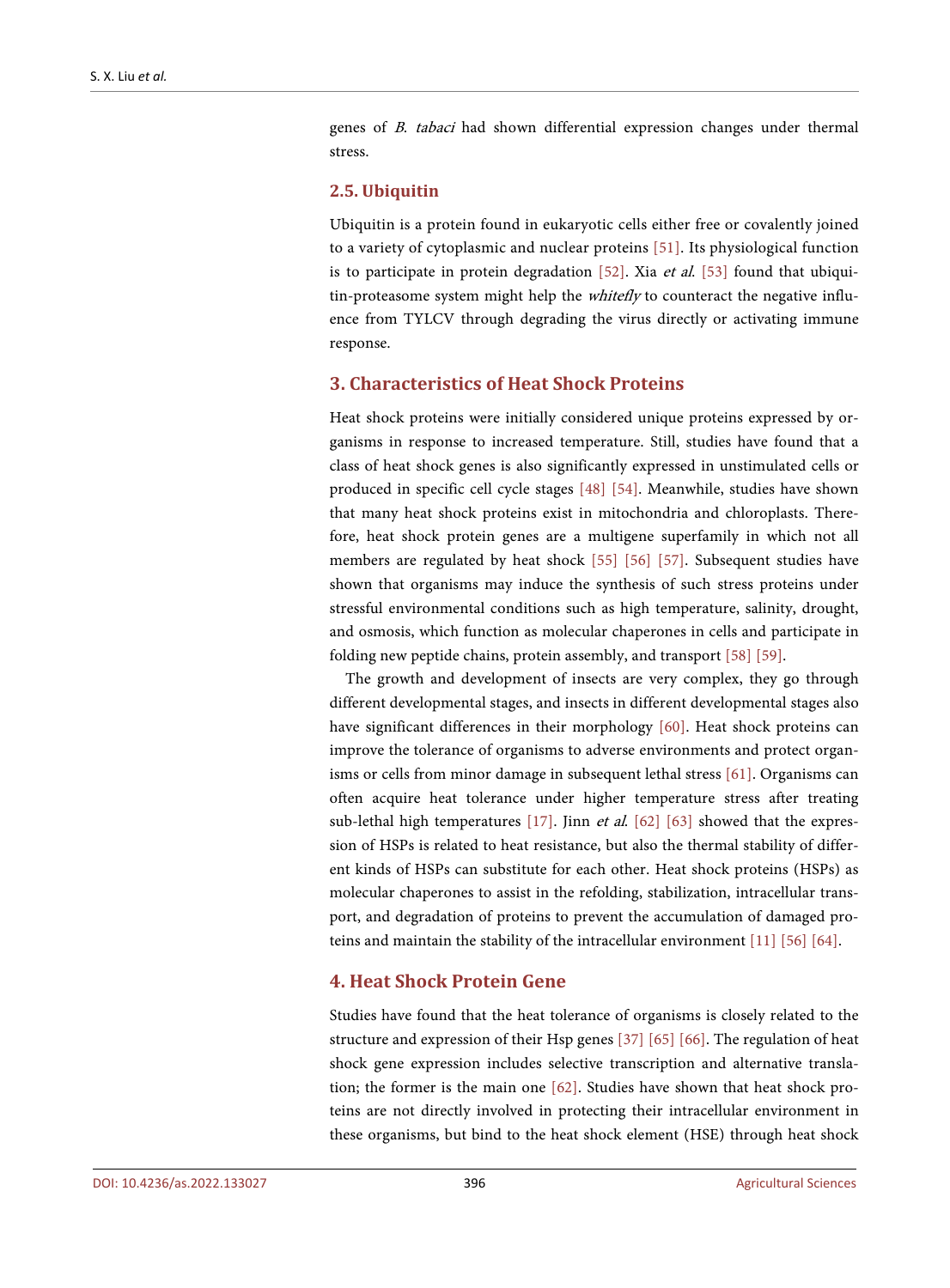transcriptional factor (HSF), to form transcription complexes and promote the expression of heat shock protein genes [\[67\]](#page-9-5) [\[68\].](#page-9-6)

In organisms, the structure and function of HSF have less variation in evolution and have extensive homology. It is a protein that is ubiquitous in eukaryotic cells. We divided them into four types according to their different functions, including Hsf1, Hsf2, Hsf3, and Hsf4 [\[69\].](#page-9-7) Hsf1 is considered a major regulator of cellular heat shock protein expression. It is highly conserved in yeast, drosophila, and vertebrates, and the other three HSFs cannot replace Hsf1 [\[70\]](#page-9-8) [\[71\]](#page-9-9) [\[72\]](#page-9-10) [\[73\].](#page-9-11) Hsf2 is resistant to heat-stimulating signals and is generally more sensitive to signals representing growth, development, and differentiation [\[74\].](#page-9-12) Hsf3 is a bird-specific heat-shock regulator [\[68\]](#page-9-6) [\[75\].](#page-9-13) Hsf4 only exists in the human body, does not activate the transcription process, and plays an important role in cataract occurrence. Hsf4 can inhibit the expression of heat shock genes under certain conditions [\[76\].](#page-10-0) The molecular mechanism of heat tolerance in females of B. tabaci MEAM1 cryptic species compared with males shows that the differential expression of multiple genes regulates the heat tolerance of females [\[77\]](#page-10-1) [\[78\]](#page-10-2) [\[79\].](#page-10-3)

# **5. Conclusion**

With the continuous development of sequencing technology and the continuous reduction of sequencing costs, we will identify more heat shock protein genes of <sup>B</sup>. tabaci. Identifying these sequences will reveal the evolution of heat shock proteins in B. tabaci. The research on the function of heat shock proteins in B. tabaci must also be related to the physiology, growth, and development of  $B$ . tabaci to understand the different roles in the physiology and evolution of B. tabaci. Studying the properties and expression levels of HSP genes in B. tabaci is helpful to clarify the mechanism of B. tabaci diapause induction. In terms of biological control, we can use the expression mechanism of heat shock protein-related genes to regulate the timing of diapause in B. tabaci.

In conclusion, it is of great significance to study the heat shock protein of B. tabaci, which is helpful to understand the relationship between the growth and development of *B. tabaci* and various influencing factors (such as temperature, pathogen invasion, pesticides, et al.), to provide new ideas for the comprehensive control of *B. tabaci*, and better carry out plant protection and quarantine work.

#### **Conflicts of Interest**

The authors declare no conflicts of interest regarding the publication of this paper.

#### **References**

- <span id="page-4-0"></span>[1] Gennadius, P. (1889) Disease of Tobacco Plantations in the Trikonia. The Aleurodid of Tobacco. Elliniko Georgia, 5, 1-3.
- <span id="page-4-1"></span>[2] Mound, L.A. and Halsey, S.H. (1978) Whitefly of the World: A Systematic Cata-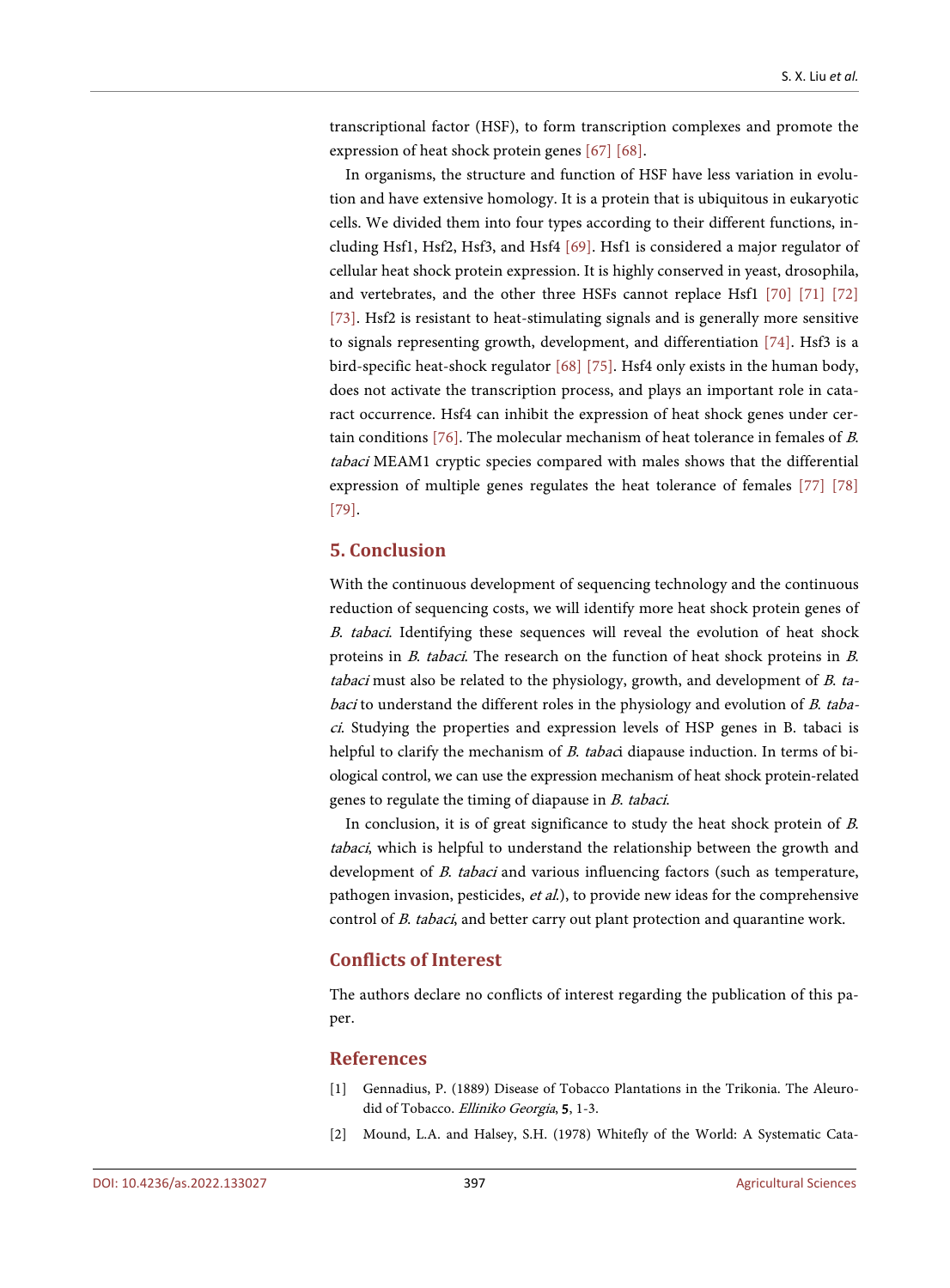logue of the Aleyrodidae (Hemiptera) with Host Plant and Natural Enemy Data. British Museum (Natural History), London and John Wiley and Sons, Chichester. <https://doi.org/10.5962/bhl.title.118687>

- <span id="page-5-0"></span>[3] Brown, J.K., Frohlich, D.R. and Rosell, R.C. (1995) The Sweetpotato or Silverleaf Whiteflies: Biotypes of Bemisia tabaci or a Species Complex. Annual Review of Entomology, 40, 511-534. <https://doi.org/10.1146/annurev.en.40.010195.002455>
- <span id="page-5-1"></span>[4] De Barro, P.J., Liu, S.S., Boykin, L.M. and Dinsdale, A.B. (2011) Bemisia tabaci: A Statement of Species Status. Annual Review of Entomology, 56, 1-19. <https://doi.org/10.1146/annurev-ento-112408-085504>
- <span id="page-5-2"></span>[5] Wang, H.L., Lei, T., Xia, W.Q., Cameron, S.L., Liu, Y.Q., et al. (2019) Insight into the Microbial World of Bemisia tabaci Cryptic Species Complex and Its Relationships with Its Host. Scientific Reports, 9, Article No. 6568. <https://doi.org/10.1038/s41598-019-42793-8>
- <span id="page-5-3"></span>[6] Oliveira, M.R.V., Henneberry, T.J. and Anderson, P. (2001) History, Current Status, and Collaborative Research Projects for Bemisia tabaci. Crop Protection, 20, 709-723. [https://doi.org/10.1016/S0261-2194\(01\)00108-9](https://doi.org/10.1016/S0261-2194(01)00108-9)
- <span id="page-5-4"></span>[7] Dinsdale, A., Cook, L., Riginos, C., Buckley, Y.M. and De Barro, P. (2010) Refined Global Analysis of Bemisia tabaci (Hemiptera: Sternorrhyncha: Aleyrodoidea: Aleyrodidae) Mitochondrial Cytochrome Oxidase 1 to Identify Species-Level Genetic Boundaries. Annals of the Entomological Society of America, 103, 196-208. <https://doi.org/10.1603/AN09061>
- <span id="page-5-5"></span>[8] De Barro, P.J., Liebregts, W. and Carver, M. (1998) Distribution and Identity of Biotypes of Bemisia tabaci (Gennadius) (Hemiptera: Aleyrodidae) in Member Countries of the Secretariat of the Pacific Community. Australian Journal of Entomology, 37, 214-218. <https://doi.org/10.1111/j.1440-6055.1998.tb01574.x>
- <span id="page-5-6"></span>[9] Hu, J., De Barro, P.J., Zhao, H., Wang, J., Nardi, F. and Liu, S.S. (2011) An Extensive Field Survey Combined with a Phylogenetic Analysis Reveals Rapid and Widespread Invasion of Two Alien Whiteflies in China. PLoS ONE, 6, e16061. <https://doi.org/10.1371/journal.pone.0016061>
- <span id="page-5-7"></span>[10] Lindquist, S. (1986) The Heat-Shock Response. Annual Review of Biochemistry, 55, 1151-1191. <https://doi.org/10.1146/annurev.bi.55.070186.005443>
- <span id="page-5-8"></span>[11] Zhao, L. and Jones, W.A. (2012) Expression of Heat Shock Protein Genes in Insect Stress Responses. Invertebrate Survival Journal, 9, 93-101.
- <span id="page-5-9"></span>[12] Lindguist, S. and Craig, E.A. (1988) The Heat Shock Proteins. Annual Review of Genetics, 22, 631-677. <https://doi.org/10.1146/annurev.ge.22.120188.003215>
- <span id="page-5-10"></span>[13] Yost, H.J., Peterson, R.B. and Lindquist, S. (1990) RNA Metabolism: Strategies for Regulation in the Heat Shock Response. Trends in Genetics, 6, 223-227. [https://doi.org/10.1016/0168-9525\(90\)90183-7](https://doi.org/10.1016/0168-9525(90)90183-7)
- <span id="page-5-11"></span>[14] Feder, M.E. and Hofmann, G.E. (1999) Heat-Shock Proteins, Molecular Chaperones, and the Stress Response: Evolutionary and Ecological Physiology. Annual Review of Physiology, 61, 243-282. <https://doi.org/10.1146/annurev.physiol.61.1.243>
- <span id="page-5-12"></span>[15] Nusayr, T. (2020) The Role of Heat-Shock Proteins, in Vector-Virus Transmission. Applied Plant Virology, 19, 249-254. <https://doi.org/10.1016/B978-0-12-818654-1.00019-0>
- <span id="page-5-13"></span>[16] Ritossa, F.M. (1962) A New Puffing Pattern Induced by Temperature Shock and DNP in Drosophila. Experientia, 18, 571-573. <https://doi.org/10.1007/BF02172188>
- <span id="page-5-14"></span>[17] Moseley, P.L. (1997) Heat Shock Proteins and Heat Adaptation of the Whole Organism. Journal of Applied Physiology, 83, 1413-1417.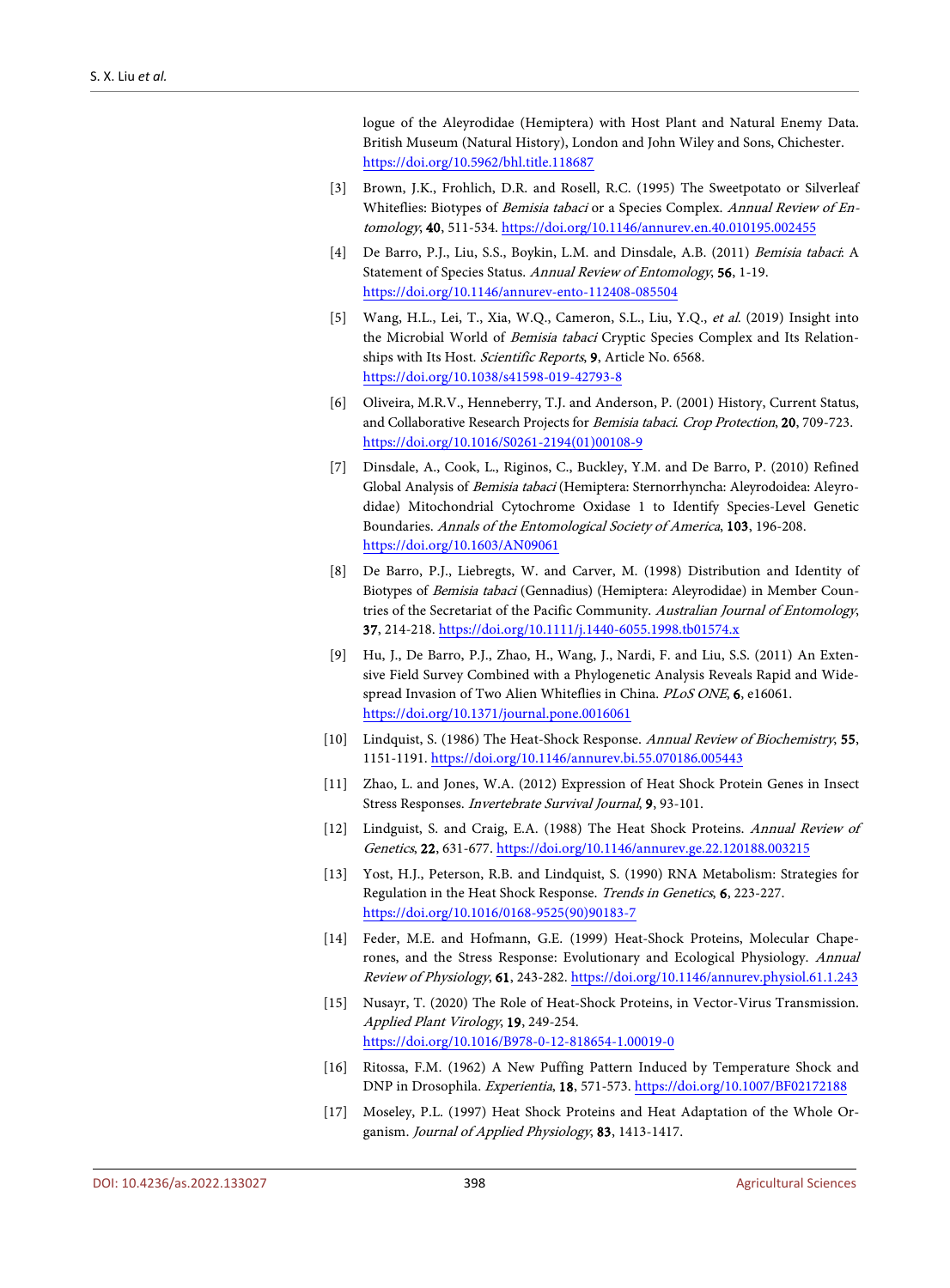<https://doi.org/10.1152/jappl.1997.83.5.1413>

- <span id="page-6-0"></span>[18] Lin, H., Head, M. and Blank, M. (1998) Myc-Mediated Transactivation of HSP70 Expression Following Exposure to Magnetic Fields. Journal of Cell Biochemistry, 69, 181-188. [https://doi.org/10.1002/\(SICI\)1097-4644\(19980501\)69:2%3C181::AID-JCB8%3E3.0.](https://doi.org/10.1002/(SICI)1097-4644(19980501)69:2%3C181::AID-JCB8%3E3.0.CO;2-O) [CO;2-O](https://doi.org/10.1002/(SICI)1097-4644(19980501)69:2%3C181::AID-JCB8%3E3.0.CO;2-O)
- <span id="page-6-1"></span>[19] Ekengren, S., Tryselius, Y., Dushay, M.S., Liu, G., Steiner, H. and Hultmark, D. (2001) A Humoral Stress Response in Drosophila. Current Biology, 11, 714-718. [https://doi.org/10.1016/S0960-9822\(01\)00452-3](https://doi.org/10.1016/S0960-9822(01)00452-3)
- <span id="page-6-2"></span>[20] Sørensen, J.G., Kristensen, T.N. and Loeschcke, V. (2003) The Evolutionary and Ecological Role of Heat Shock Proteins. Ecology Letters, 6, 1025-1037. <https://doi.org/10.1046/j.1461-0248.2003.00528.x>
- <span id="page-6-3"></span>[21] Tissiéres, A., Mitchell, H.K. and Tracy, U.M. (1974) Protein Synthesis in Salivary Glands of Drosophila Melanogaster: Relation to Chromosome Puffs. Journal of Molecular Biology, 84, 389-392. [https://doi.org/10.1016/0022-2836\(74\)90447-1](https://doi.org/10.1016/0022-2836(74)90447-1)
- <span id="page-6-4"></span>[22] Salvucci, M.E., Stecher, D.S. and Henneberry, T.J. (2000) Heat Shock Proteins in Whiteflies, an Insect that Accumulates Sorbitol in Response to Heat Stress. Journal of Thermal Biology, 25, 363-371. [https://doi.org/10.1016/S0306-4565\(99\)00108-4](https://doi.org/10.1016/S0306-4565(99)00108-4)
- <span id="page-6-5"></span>[23] Mahadav, A., Kontsedalov, S., Czosnek, H. and Ghanim, M. (2009) Thermotolerance and Gene Expression Following Heat Stress in the Whitefly Bemisia tabaci B and Q Biotypes. Insect Biochemistry and Molecular Biology, 39, 668-676. <https://doi.org/10.1016/j.ibmb.2009.08.002>
- <span id="page-6-6"></span>[24] Morimoto, R.I. (1993) Cell in Stress: Transcriptional Activation of Heat Shock Genes. Science, 259, 1409-1410. <https://doi.org/10.1126/science.8451637>
- <span id="page-6-7"></span>[25] Kim, K.K., Kim, R. and Kim, S. (1998) Crystal Structure of a Small Heat-Shock Protein. Nature, 394, 595-599. <https://doi.org/10.1038/29106>
- <span id="page-6-8"></span>[26] Buchanan, B.B., Gruissem, W. and Jones R. (2000) Biochemistry and Molecular Biology of Plants. American Society of Plant Biologists, Rockville, Maryland, 983-987.
- <span id="page-6-9"></span>[27] Kregel, K.C. (2002) Invited Review: Heat Shock Proteins: Modifying Factors in Physiological Stress Responses and Acquired Thermotolerance. Journal of Applied Physiology, 92, 2177-2186. <https://doi.org/10.1152/japplphysiol.01267.2001>
- <span id="page-6-10"></span>[28] Elbaz, M., Weiser, M. and Morin, S. (2011) Asymmetry in Thermal Tolerance Trade-Offs between the B and Q Sibling Species of Bemisia tabaci (Hemiptera: Aleyrodidae). Journal of Evolutionary Biology, 24, 1099-1109. <https://doi.org/10.1111/j.1420-9101.2011.02241.x>
- <span id="page-6-11"></span>[29] Wang, X.R., Wang, C., Ban, F.X., Zhu, D.T., Liu, S.S. and Wang X.W. (2019) Genome-Wide Identification and Characterization of HSP Gene Superfamily in Whitefly (Bemisia tabaci) and Expression Profiling Analysis under Temperature Stress. Insect Science, 26, 44-57. <https://doi.org/10.1111/1744-7917.12505>
- <span id="page-6-12"></span>[30] Yonehara, M., Minami, Y., Kawata, Y., Nagai, J. and Yahara, I. (1996) Heat-Induced Chaperone Activity of HSP90. Journal of Biological Chemistry, 271, 2641-2645. <https://doi.org/10.1074/jbc.271.5.2641>
- <span id="page-6-13"></span>[31] Picard, D. (2002) Heat-Shock Protein 90, a Chaperone for Folding and Regulation. Cellular and Molecular Life Sciences, 59, 1640-1648. <https://doi.org/10.1007/PL00012491>
- <span id="page-6-14"></span>[32] Zuehlke, A. and Johnson, J.L. (2010) Hsp90 and Co-Chaperones Twist the Functions of Diverse Client Proteins. Biopolymers, 93, 211-217. <https://doi.org/10.1002/bip.21292>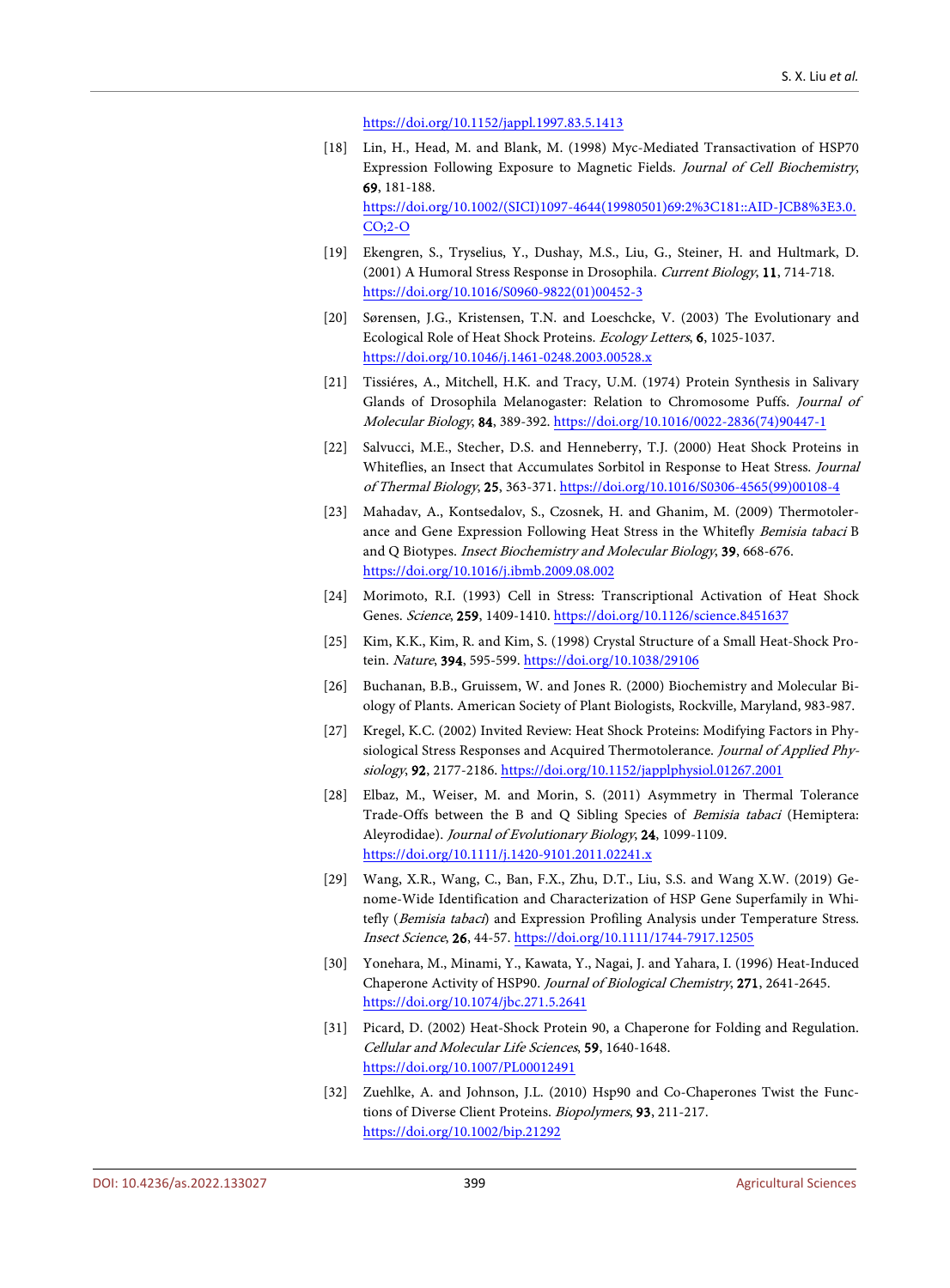- <span id="page-7-0"></span>[33] Christine, Q., Todd, A.S. and Susan, L. (2002) Hsp90 as a Capacitor of Phenotypic Variation. Nature, 417, 618-624. <https://doi.org/10.1038/nature749>
- <span id="page-7-1"></span>[34] Rutherford, S.L. and Zuker, C.S. (1994) Protein Folding and the Regulation of Signaling Pathways. Cell, 79, 1129-1132. [https://doi.org/10.1016/0092-8674\(94\)90003-5](https://doi.org/10.1016/0092-8674(94)90003-5)
- <span id="page-7-2"></span>[35] Prodromou, C., Roe, S.M., O'Brien, R., Ladbury, J.E., Piper, P.W. and Pearl, L.H. (1997) Identification and Structural Characterization of the ATP/ADP-Binding Site in the Hsp90 Molecular Chaperone. Cell, 90, 65-75. [https://doi.org/10.1016/S0092-8674\(00\)80314-1](https://doi.org/10.1016/S0092-8674(00)80314-1)
- <span id="page-7-3"></span>[36] Lü, Z.C. and Wan, F.H. (2011) Using Double-Stranded RNA to Explore the Role of Heat Shock Protein Genes in Heat Tolerance in Bemisia tabaci (Gennadius). Journal of Experimental Biology, 214, 764-769. <https://doi.org/10.1242/jeb.047415>
- <span id="page-7-4"></span>[37] Kinene, T., De Marchi, B.R., Alicai, T., Luboobi, L.S., Omongo, C.A., Savill, A. and Boykin, L.M. (2019) Recombination Detected in the Heat Shock Protein 90 (HSP90) of the Bemisia tabaci Species Complex. BioRxiv. <https://doi.org/10.1101/655233>
- <span id="page-7-5"></span>[38] Guy, C.L. and Li, Q.B. (1998) The Organization and Evolution of the Spinach Stress 70 Molecular Chaperone Gene Family. The Plant Cell, 10, 539-556. <https://doi.org/10.1105/tpc.10.4.539>
- <span id="page-7-6"></span>[39] Wegele, H., Muller, L. and Buchner, J. (2004) Hsp70 and Hsp90—A Relay Team for Protein Folding. Reviews of Physiology, Biochemistry and Pharmacology, 151, 1-44.
- <span id="page-7-7"></span>[40] Wolfe, G.R., Hendrix, D.L. and Salvucci, M.E. (1998) A Thermoprotective Role for Sorbitol in the Silverleaf Whitefly, Bemisia argentifolii. Journal of Insect Physiology, 44, 597-603. [https://doi.org/10.1016/S0022-1910\(98\)00035-3](https://doi.org/10.1016/S0022-1910(98)00035-3)
- <span id="page-7-8"></span>[41] Bai, J., Wang, Y.C., Liu, Y.C., Chang, Y.W., Liu, X.N., Gong, W.R. and Du, Y.Z. (2021) Isolation of Two New Genes Encoding Heat Shock Protein 70 in Bemisia tabaci and Analysis during Thermal Stress. International Journal of Biological Macromolecules: Part A, 193, 933-940. <https://doi.org/10.1016/j.ijbiomac.2021.10.186>
- <span id="page-7-9"></span>[42] Yu, H. and Wan, F.H. (2009) Cloning and Expression of Heat Shock Protein Genes in Two Whitefly Species in Response to Thermal Stress. Journal of Applied Entomology, 133, 602-614. <https://doi.org/10.1111/j.1439-0418.2009.01403.x>
- <span id="page-7-10"></span>[43] Horwich, A.L. and Willison, K.R. (1993) Protein Folding in the Cell: Functions of Two Families of Molecular Chaperone, Hsp60 and TF55-TCP1. In: Ellis, R.J., Laskey, R.A. and Lorimer, G.H., Eds., Molecular Chaperones, Springer, Dordrecht, 57-70. [https://doi.org/10.1007/978-94-011-2108-8\\_8](https://doi.org/10.1007/978-94-011-2108-8_8)
- <span id="page-7-11"></span>[44] King, A.M. and Macrae, T.H. (2015) Insect Heat Shock Proteins during Stress and Diapause. Annual Review of Entomology, 60, 59-75. <https://doi.org/10.1146/annurev-ento-011613-162107>
- <span id="page-7-12"></span>[45] Nakamoto, H. and Vígh, L. (2007) The Small Heat Shock Proteins and Their Clients. Cellular and Molecular Life Sciences, 64, 294-306. <https://doi.org/10.1007/s00018-006-6321-2>
- <span id="page-7-13"></span>[46] Garrido, C., Paul, C., Seigneuric, R. and Kampinga, H.H. (2012) The Small Heat Shock Proteins Family: The Long-Forgotten Chaperones. International Journal of Biochemistry & Cell Biology, 44, 1588-1592. <https://doi.org/10.1016/j.biocel.2012.02.022>
- <span id="page-7-14"></span>[47] Evgen'ev, M.B., Zatsepina, O.G., Garbuz, D., Lerman, D.N., Velikodvorskaya, V., Zelentsova, E. and Feder, M.E. (2004) Evolution and Arrangement of the Hsp70 Gene Cluster in Two Closely Related Species of the Virilis Group of Drosophila. Chromosoma, 113, 223-232. <https://doi.org/10.1007/s00412-004-0312-6>
- <span id="page-7-15"></span>[48] Rinehart, J.P., Li, A., Yocum, G.D., Robich, R.M., Hayward, S.A. and Denlinger,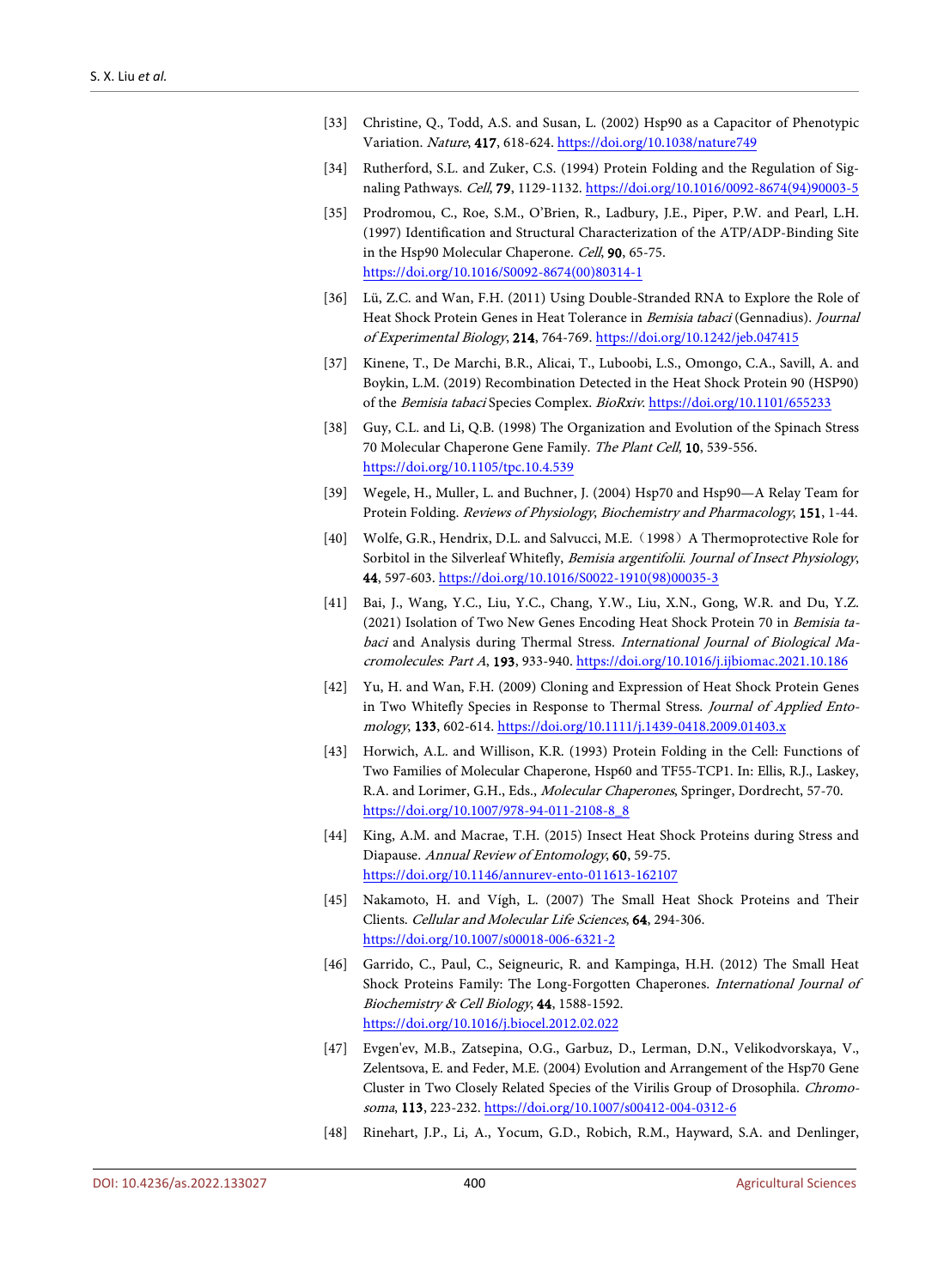D.L. (2007) Up-Regulation of Heat Shock Proteins is Essential for Cold Survival during Insect Diapause. Proceedings of the National Academy of Sciences of the United States of America, 104, 11130-11137. <https://doi.org/10.1073/pnas.0703538104>

- <span id="page-8-0"></span>[49] Clark, M.S. and Worland, M.R. (2008) How Insects Survive the Cold: Molecular Mechanisms—A Review. Journal of Comparative Physiology B, Biochemical, Systemic and Environmental Physiology, 178, 917-933. <https://doi.org/10.1007/s00360-008-0286-4>
- <span id="page-8-1"></span>[50] Bai, J., Liu, X.N., Lu, M.X. and Du, Y.Z. (2019) Characterization of Genes Encoding Small Heat Shock Proteins from *Bemisia tabaci* and Expression under Thermal Stress. PeerJ, 7, e6992. <https://doi.org/10.7717/peerj.6992>
- <span id="page-8-2"></span>[51] Finley, D. and Varshavsky, A. (1985) The Ubiquitin System: Functions and Mechanisms. Trends in Biochemical Sciences, 10, 343-347. [https://doi.org/10.1016/0968-0004\(85\)90108-2](https://doi.org/10.1016/0968-0004(85)90108-2)
- <span id="page-8-3"></span>[52] Hoeller, D., Hecker, C.M. and Dikic, I. (2006) Ubiquitin and Ubiquitin-Like Proteins in Cancer Pathogenesis. Nature Reviews Cancer, 6, 776-788. <https://doi.org/10.1038/nrc1994>
- <span id="page-8-4"></span>[53] Xia, W.Q., Liang, Y., Liu, Y.Q., Liu, S.S. and Wang, X.W. (2017) Effects of Ubiquitin-Proteasome System on Tomato Yellow Leaf Curl Virus in Whitefly (Hemiptera: Aleyrodidae). Acta Entomologica Sinica, 60, 1411-1419.
- <span id="page-8-5"></span>[54] Xiao, N., Pan, L.L., Zhang, C.R., Shan, H.W. and Liu, S.S. (2016) Differential Tolerance Capacity to Unfavourable Low and High Temperatures between Two Invasive Whiteflies. Scientific Reports, 6, Article No. 24306. <https://doi.org/10.1038/srep24306>
- <span id="page-8-6"></span>[55] Hartman, D.J., Dougan, D., Hoogenraad, N.J. and Høj, P.B. (1992) Heat Shock Proteins of Barley Mitochondria and Chloroplasts Identification of Organellar Hsp10 and 12: Putative Chaperonin 10 Homologues. FEBS Letters, 305, 147-150. [https://doi.org/10.1016/0014-5793\(92\)80883-I](https://doi.org/10.1016/0014-5793(92)80883-I)
- <span id="page-8-7"></span>[56] Wang, W.X., Vinocur, B., Shoseyov, O. and Altman, A. (2004) Role of Plant Heat-Shock Proteins and Molecular Chaperones in the Abiotic Stress Response. Trends in Plant Science, 9, 244-252. <https://doi.org/10.1016/j.tplants.2004.03.006>
- <span id="page-8-8"></span>[57] Al-Whaibi, M.H. (2011) Plant Heat-Shock Proteins: A Mini Review. Journal of King Saud University-Science, 23, 139-150. <https://doi.org/10.1016/j.jksus.2010.06.022>
- <span id="page-8-9"></span>[58] Mogk, A., Deuerling, E., Vorderwülbecke, S., Vierling, E. and Bukau, B. (2003) Small Heat Shock Proteins, ClpB and the DnaK System Form a Functional Triade in Reversing Protein Aggregation. Molecular Microbiology, 50, 585-595. <https://doi.org/10.1046/j.1365-2958.2003.03710.x>
- <span id="page-8-10"></span>[59] Sangster, T.A. and Queitsch, C. (2005) The HSP90 Chaperone Complex, an Emerging Force in Plant Development and Phenotypic Plasticity. Current Opinion in Plant Biology, 8, 86-92. <https://doi.org/10.1016/j.pbi.2004.11.012>
- <span id="page-8-11"></span>[60] Jiang, R., Qi, L.D., Du, Y.Z. and Li, Y.X. (2017) Thermotolerance and Heat-Shock Protein Gene Expression Patterns in Bemisia tabaci (Hemiptera: Aleyrodidae) Mediterranean in Relation to Developmental Stage. Journal of Economic Entomology, 110, 2190-2198. <https://doi.org/10.1093/jee/tox224>
- <span id="page-8-12"></span>[61] Jacques, R. (2003) Evolution of Heat Shock Protein and Immunity. *Developmental* and Comparative Immunology, 27, 449-464. [https://doi.org/10.1016/S0145-305X\(02\)00160-X](https://doi.org/10.1016/S0145-305X(02)00160-X)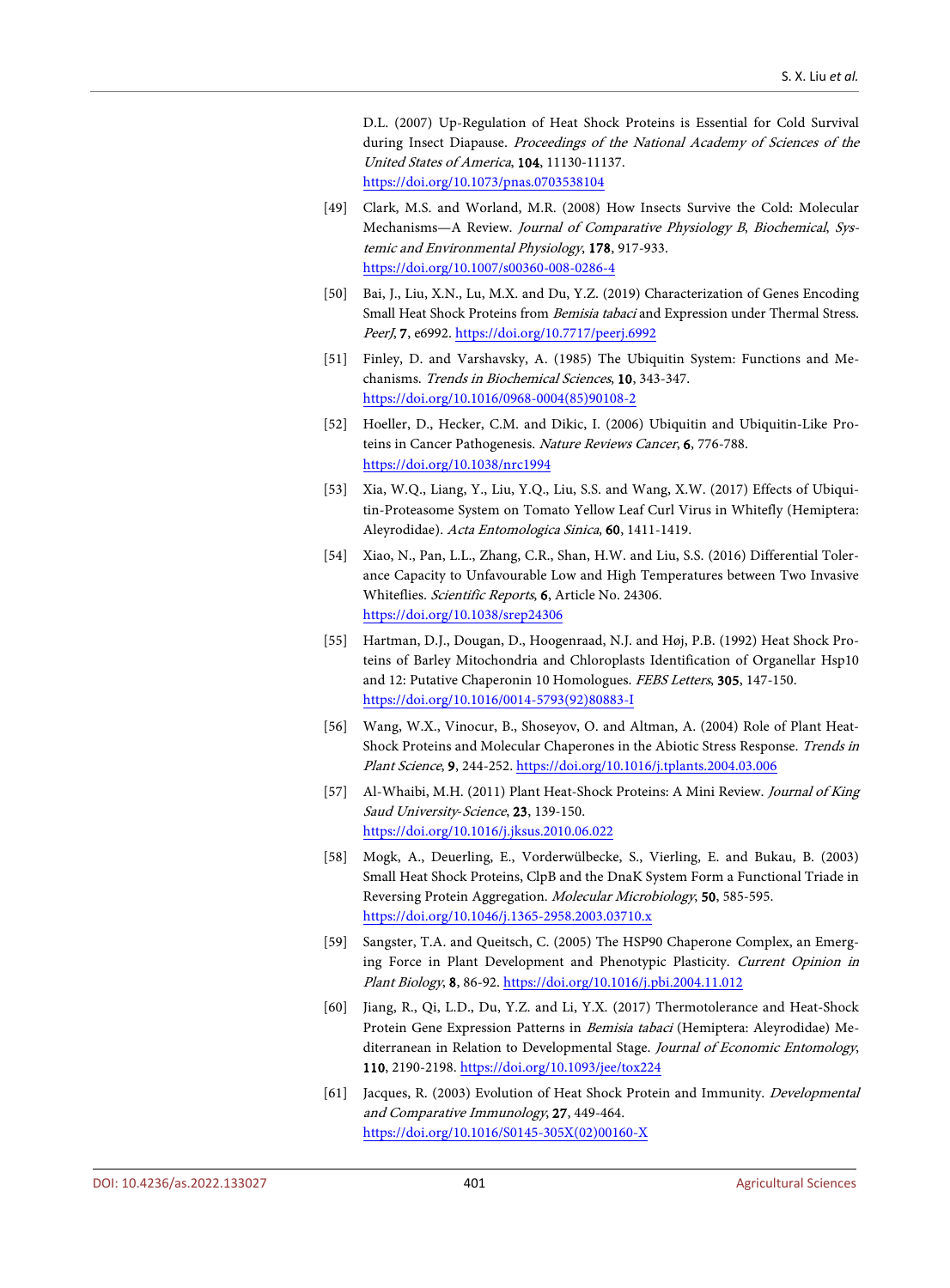- <span id="page-9-0"></span>[62] Jinn, T.L., Yeh, Y.C., Chen, Y.M. and Lin, C.Y. (1989) Stabilization of Soluble Proteins in Vitro by Heat Shock Proteins-Enriched Ammonium Sulfate Faction from Soybean Seedlings. Plant Cell Physiology, 30, 463-469. <https://doi.org/10.1093/oxfordjournals.pcp.a077764>
- <span id="page-9-1"></span>[63] Jinn, T.L., Wu, S.H., Yeh, K.W., Hsieh, M.H., Yeh, Y.C., Chen, Y.M. and Lin, C.Y. (1993) Immunological Kinship of Class I Low Molecular Weight Heat Shock Proteins and Thermostabilization of Soluble Proteins in Vitro among Plants. Plant & Cell Physiology, 34, 1055-1062.
- <span id="page-9-2"></span>[64] Becker, J. and Craig, E.A. (1994) Heat-Shock Proteins as Molecular Chaperones. European Journal of Biochemistry, 219, 11-23. <https://doi.org/10.1111/j.1432-1033.1994.tb19910.x>
- <span id="page-9-3"></span>[65] Coleman, J.S., Heckathorn, S.A. and Hallberg, R.L. (1995) Heat-Shock Proteins and Thermotolerance: Linking Molecular and Ecological Perspectives. Trends in Ecology and Evolution, 10, 305-306. [https://doi.org/10.1016/S0169-5347\(00\)89112-0](https://doi.org/10.1016/S0169-5347(00)89112-0)
- <span id="page-9-4"></span>[66] Hoffmann, A.A., Sǿrensen, J.G. and Loeschcke, V. (2003) Adaptation of Drosophila to Temperature Extremes: Bringing Together Quantitative and Molecular Approaches. Journal of Thermal Biology, 28, 175-216. [https://doi.org/10.1016/S0306-4565\(02\)00057-8](https://doi.org/10.1016/S0306-4565(02)00057-8)
- <span id="page-9-5"></span>[67] Wu, C. (1995) Heat Shock Transcription Factors: Structure and Regulation. Annual Review of Cell and Developmental Biology, 11, 441-469. <https://doi.org/10.1146/annurev.cb.11.110195.002301>
- <span id="page-9-6"></span>[68] Pirkkala, L., Nykanen, P. and Sistonen, L. (2001) Roles of the Heat Shock Transcription Factors in Regulation of the Heat Shock Response and Beyond. The FASEB Journal, 15, 1118-1131. <https://doi.org/10.1096/fj00-0294rev>
- <span id="page-9-7"></span>[69] Snoeckx, L.H., Cornelussen, R.N., Van Nieuwenhoven, F.A., Reneman, R.S. and Der Vusse, G.J. (2001) Heat Shock Proteins and Cardiovascular Pathophysiology. Physiological Reviews, 81, 1461-1497. <https://doi.org/10.1152/physrev.2001.81.4.1461>
- <span id="page-9-8"></span>[70] Salda, L.D. and Romanucci, M. (2012) The Role of Heat Shock Proteins in Mammary Neoplasms: A Brief Review. Journal of Cancer Therapy, 3, 755-767. <https://doi.org/10.4236/jct.2012.325095>
- <span id="page-9-9"></span>[71] Mcmillan, D.R., Xiao, X.Z., Shao, L., Graves, K. and Benjamin, I.J. (1998) Targeted Disruption of Heat Shock Transcription Factor 1 Abolishes Thermotolerance and Protection against Heat-Inducible Apoptosis. Journal of Biological Chemistry, 273, 7523-7528. <https://doi.org/10.1074/jbc.273.13.7523>
- <span id="page-9-10"></span>[72] Xiao, X.Z., Zuo, X.X., Davis, A.A., Mcmillan, D.R., Curry, B.B., Richardson, J.A. and Benjamin, I.J. (1999) HSF1 Is Required for Extra-Embryonic Development, Postnatal Growth and Protection during Inflammatory Response in Mice. The EMBO Journal, 18, 5943-5952. <https://doi.org/10.1093/emboj/18.21.5943>
- <span id="page-9-11"></span>[73] Wiederrecht, G., Seto, D. and Parker, C.S. (1988) Isolation of the Gene Encoding the S. Cerevisiae Heat Shock Transcription Factor. Cell, 54, 841-853. [https://doi.org/10.1016/S0092-8674\(88\)91197-X](https://doi.org/10.1016/S0092-8674(88)91197-X)
- <span id="page-9-12"></span>[74] Mathew, A., Mathur, S.K. and Morimoto, R.I. (1998) Heat Shock Response and Protein Degradation: Regulation of HSf2 by the Ubiquitin-Proteasome Pathway. Molecular and cellular biology, 18, 5091-5098. <https://doi.org/10.1128/MCB.18.9.5091>
- <span id="page-9-13"></span>[75] Nakai, A., Kawazoe, Y., Tanabe, M., Nagata, K. and Morimoto, R.I. (1995) The DNA-Binding Properties of Two Heat Shock Factors, HSF1 and HSF3, Are Induced in the Avian Erythroblast Cell Line HD6. Molecular and Cellular Biology, 15,